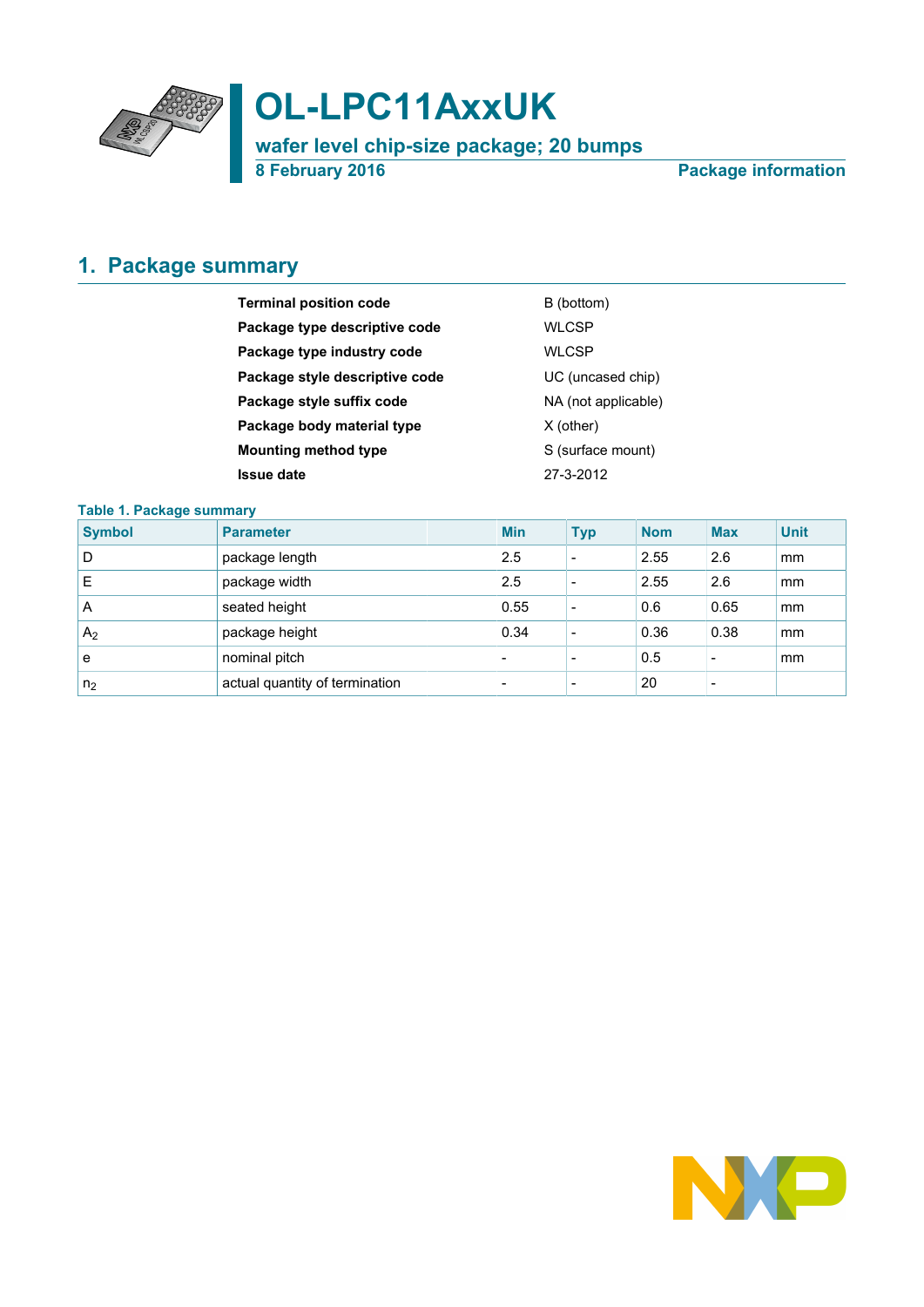# **NXP Semiconductors OL-LPC11AxxUK**

#### **wafer level chip-size package; 20 bumps**

### <span id="page-1-0"></span>**2. Package outline**



### **Fig. 1. Package outline WLCSP (OL-LPC11AxxUK)**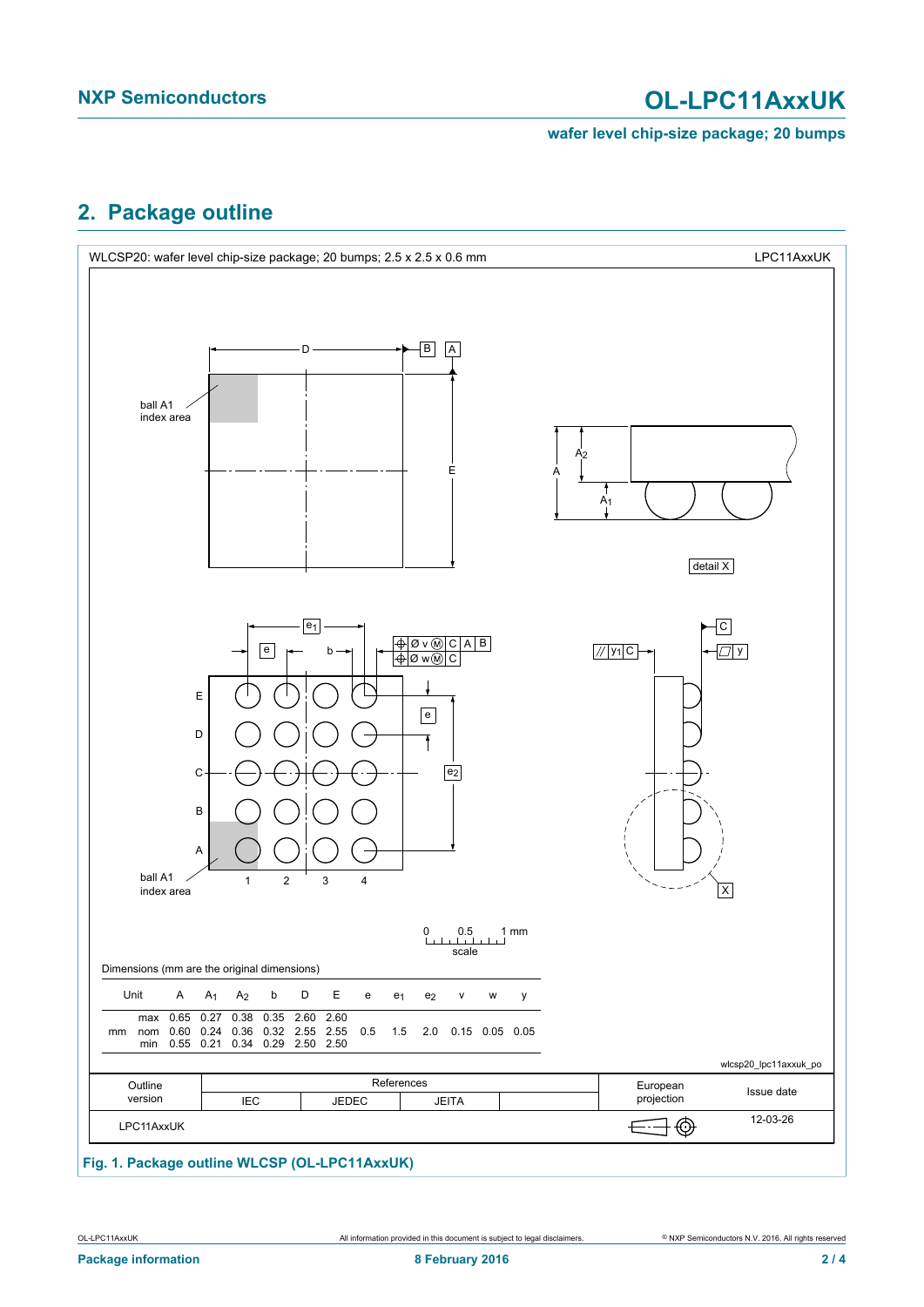## **NXP Semiconductors OL-LPC11AxxUK**

**wafer level chip-size package; 20 bumps**

### <span id="page-2-0"></span>**3. Legal information**

#### **Disclaimers**

**Limited warranty and liability** — Information in this document is believed to be accurate and reliable. However, NXP Semiconductors does not give any representations or warranties, expressed or implied, as to the accuracy or completeness of such information and shall have no liability for the consequences of use of such information. NXP Semiconductors takes no responsibility for the content in this document if provided by an information source outside of NXP Semiconductors.

In no event shall NXP Semiconductors be liable for any indirect, incidental, punitive, special or consequential damages (including - without limitation lost profits, lost savings, business interruption, costs related to the removal or replacement of any products or rework charges) whether or not such damages are based on tort (including negligence), warranty, breach of contract or any other legal theory.

Notwithstanding any damages that customer might incur for any reason whatsoever, NXP Semiconductors' aggregate and cumulative liability towards customer for the products described herein shall be limited in accordance with the *Terms and conditions of commercial sale* of NXP Semiconductors.

**Right to make changes** — NXP Semiconductors reserves the right to make changes to information published in this document, including without limitation specifications and product descriptions, at any time and without notice. This document supersedes and replaces all information supplied prior to the publication hereof.